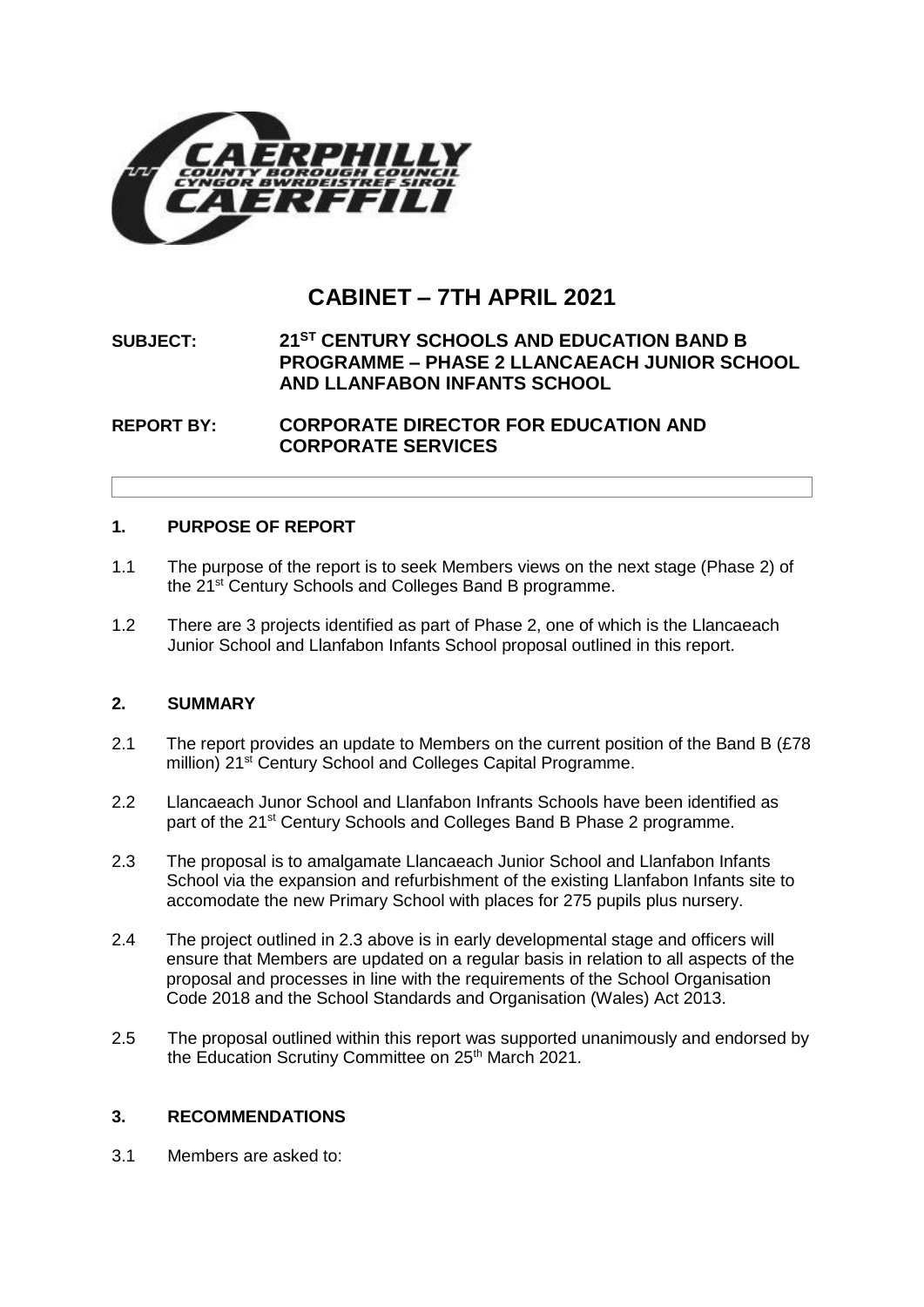a) Note the contents in this report.

 b) Approve the recommendation to proceed to Welsh Government Business Case stage on the Llancaeach Junior School and Llanfabon Infants School proposal.

## **4. REASONS FOR THE RECOMMENDATIONS**

4.1 To ensure Members are updated on the progress of the 21<sup>st</sup> Century Schools and Colleges Capital programme and seek Members approval on the recommendation to progress the Llancaeach Junior School and Llanfabon Infants School proposal to Welsh Government business case submission.

## **5. THE REPORT**

## 5.1 **Band B**

- 5.1.1 The key aims of the 21st Century Schools and Education Band B investment programme, outlined by WG, is to:
	- Reduce the number of poor condition schools.
	- Ensure that we have the right size schools in the right location, providing enough places to deliver Welsh and English medium education.
	- Ensure the effective and efficient use of the educational estate for use by both Schools and the wider Community.
- 5.1.2 The first two schemes identified as priority for Phase 1 of the Band B programme are the expansion of Trinity Fields Special School and the relocation and expansion of Ysgol Gymraeg Cwm Gwyddon.
- 5.1.3 The schemes identified as part of Phase 2 of the Band B programme include the adaption and refurbisment of the old grammar school building on the former Pontllanfraith High School site to accomodate a Centre for Vulnerable Learners, the amalgamation of Llancaeach Junior and Llanfabon Infants school via the expansion of the existing Llanfabon Infants site to accomodate 275 pupils plus nursery, and a new build replacement Plas-y-felin Primary school in the grounds of the existing school site to accomodate 420 pupils plus nusery.
- 5.1.4 The 21<sup>st</sup> Century Schools Band B Programme looks to deliver a combination of new school builds, expansions, amalgamations, relocations and refurbishments, all with the potential to support the Welsh Government and Council's strategies on decarbonisation and provide a new model of delivery.

## 5.2 **This report focusses on Llancaeach Junior School and Llanfabon Infants School**

5.2.1 Educational transformation remains a vital outcome of our investment in Band B of the Programme. We also recognise that that it is hugely important that we address the condition of our school buildings. Several projects were identified and agreed by a cross-party working group as part of the formation of the Strategic Outline Plan submitted to Welsh Government outlining the Band B programme for Caerphilly.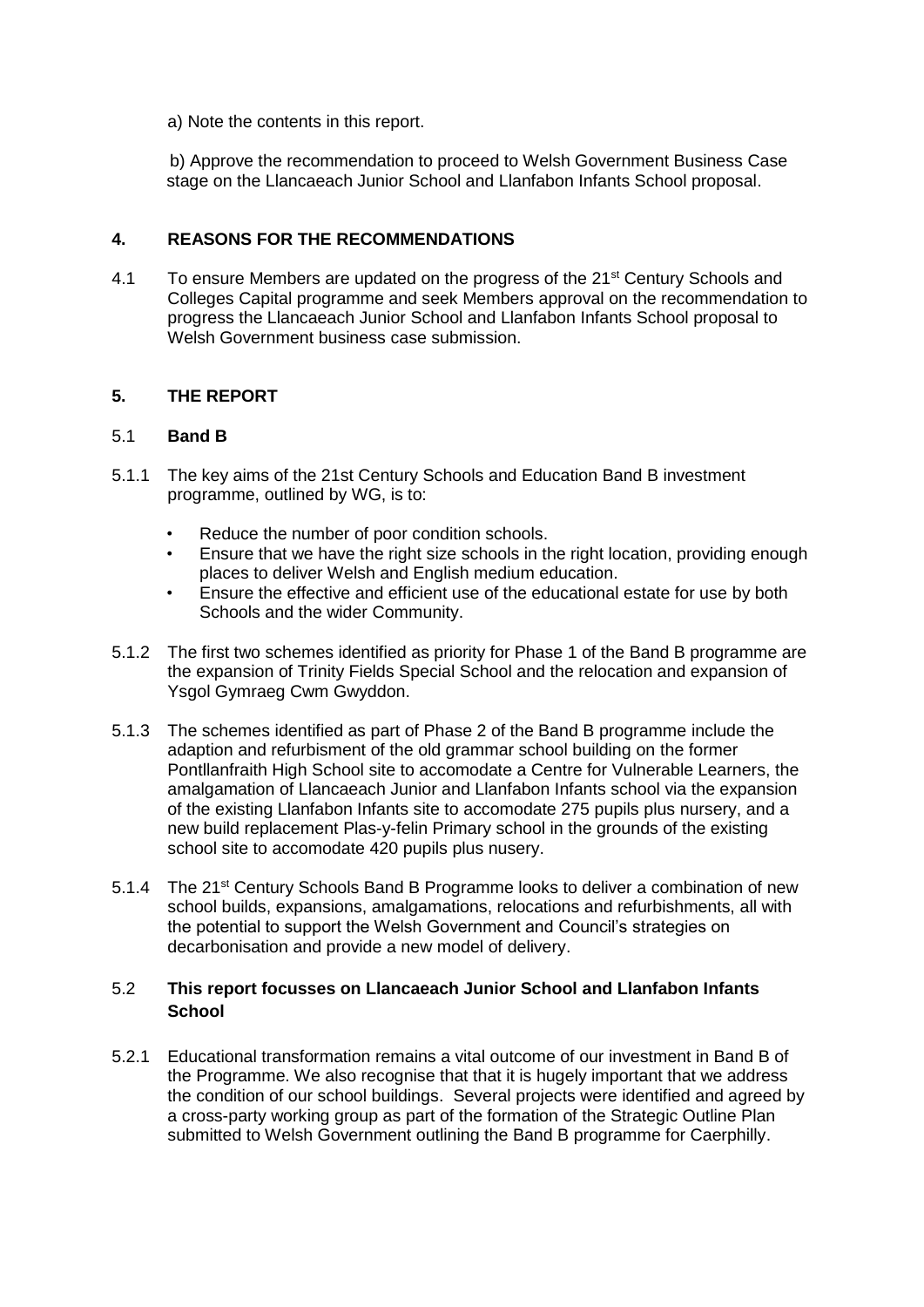- 5.2.2 As per 5.2.1, the Authority identified Llancaeach Junior School and Llanfabon Infants School as requiring investment to create a 3-11 through Primary provision from a single location to provide a fit for purpose 21<sup>st</sup> Century facility, reducing surplus places, increasing opportunities for community use and removing 2 category C schools in relation to condition.
- 5.2.3 The proposal related to the amalgamation Llancaeach Junior School and Llanfabon Infants School via the expansion and refurbishment of the existing Llanfabon Infants site to accomodate the new 3-11 Primary School provision with places for 275 pupils plus nursery.
- 5.2.4 Our aspiration and a pre-requisite for Welsh Government investment, is to commit to making assets available to support educational need, community use, promote community resilience and contribute to meeting several Local Authority Strategies. To optimise the use of the new infrastructure and resources, as part of the proposal, flexibility will be built into the school suited to local demand.
- 5.2.5 Funding for the project has been identified from the Band B funding envelope. The Welsh Government intervention rate is 65% for this type of Capital scheme , with the Local Authority meeting the remaining 35% of the costs as broken down below, subject to any abnormals:

| <b>Project Name:</b> | <b>LA Contribution</b> | WG contribution   Total Funding |            |
|----------------------|------------------------|---------------------------------|------------|
| Llancaeach/Llanfabon | £1,400,000 (35%)       | £2,600,000                      | £4,000,000 |

- 5.2.6 The School Organisation Code 2018 applies to proposals in respect of maintained schools as defined by Section 98 or the School Standards and Organisation (Wales) Act 2013.
- 5.2.7 The School Organisation Code 2018, provides clear statutory guidance as to the processes that need to be adhered to by the Education Directorate when progressing a proposal.
- 5.2.8 The process to be followed is outlined below (based on the assumption that approval is reached at each stage):
	- Report presented to Cabinet for approval to progress proposal through the Welsh Government's 21<sup>st</sup> Century Schools Business Case process
	- Outline Business Case submitted to Welsh Government for review and approval at their Business Case Scrutiny Group and their Programme Investment Panel
	- Due to the nature of the scheme a consultation process as per the statutory guidance provided in the School Organisation Code 2018 will be undertaken.
	- A 'Consultation Document' will be published and consultees as prescribed in the School Organisation Code 2018 will have the opportunities to express their views on the proposal during the consultation period.
	- Children and Young People's views will also be captured to ensure the 'pupil voice' is included as part of the process.
	- A 'Consultation Report' will be produced summarising the views received and presented to Education Scrutiny Committee to endorse the recommendations and then to Cabinet for approval to progress to Statutory Notice.
	- A 'Statutory Notice' will be published for a 28 day period where formal written objections may be submitted by prescribed consultees as outlined in the School Organisation Code 2018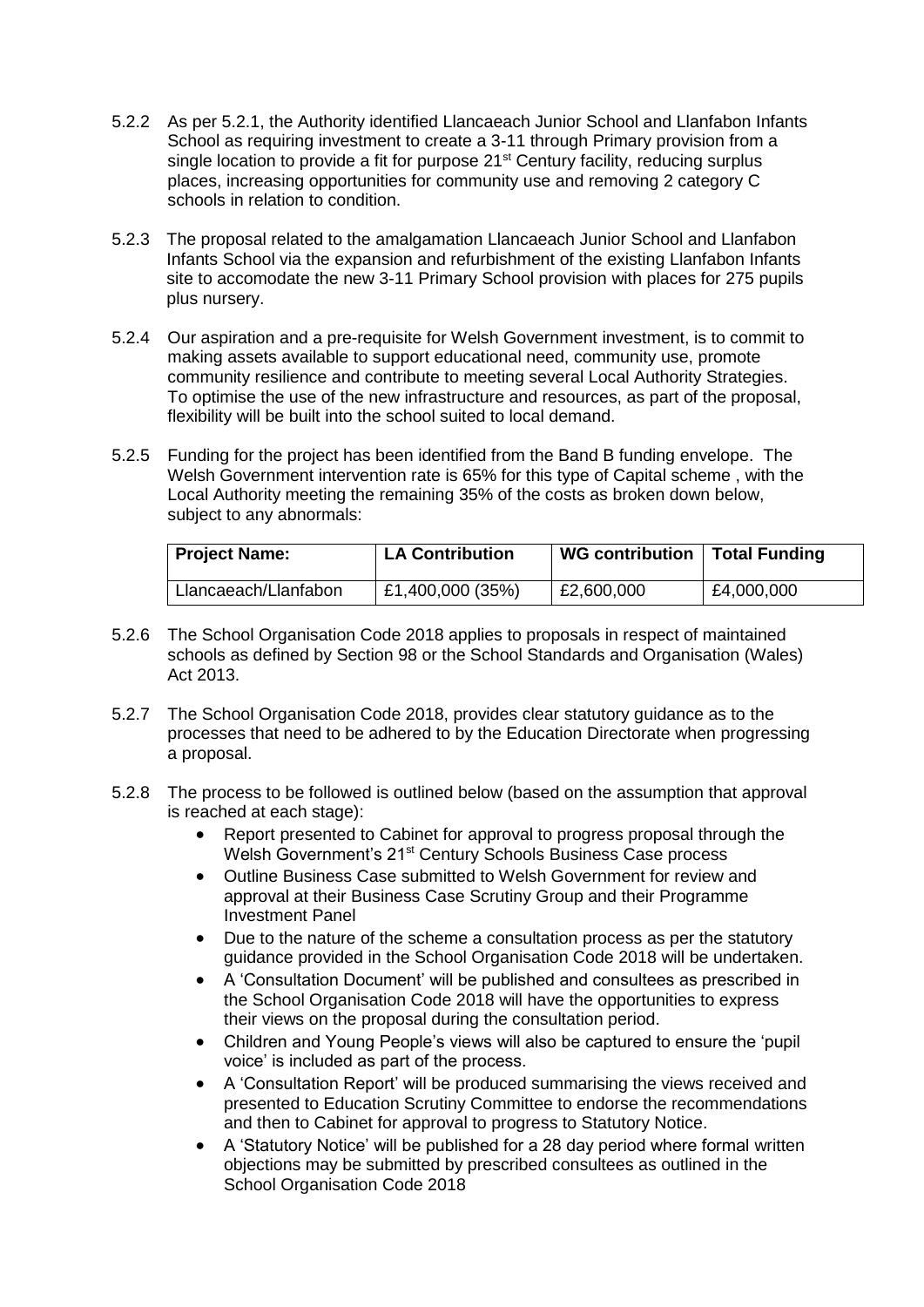- An 'Objection Report' will be presented to Scrutiny summarising the concerns and Members will be asked to endorse the recommendations to Cabinet to proceed to Full Business Case
- Property Services to undertake full planning application process including formal consultation as per planning guidance
- Full Business Case submission to Welsh Government for final review and approval at Welsh Government's Business Case Scrutiny Group and Programme Investment Panel
- 5.2.9 Progression at each stage is subject to scrutiny, review and approval by Cabinet Members and/or Welsh Government.
- 5.2.10 Any project that requires construction or alteration of existing facilities is subject to a full and separate planning process conducted by the Council's Property Services Division.

## 5.3 **Conclusion**

Members are asked to approve the recommendation to proceed to business case submission to Welsh Government in relation to the phase 2 project – Llancaeach Junior School and Llanfabon Infants School.

## **6. ASSUMPTIONS**

6.1 No assumptions have been made in relation to this report as it merely updates on the progress of individual projects.

# **7. SUMMARY OF INTEGRATED IMPACT ASSESSMENT**

7.1 This report provides an update on one of the proposed Phase 2 projects for the  $21^{st}$ Century Schools Band B programme therefore an Integrated Impact Assessment (IIA) has not been undertaken. An IIA has been initiated and will be provided when the proposal is brought forward for a decision.

## **Link to full Integrated Impact Assessment**

When the IIA becomes live it will be made available through the Council's  $21<sup>st</sup>$ Century School webpage.

## **8. FINANCIAL IMPLICATIONS**

8.1 Members have previously agreed to earmark a total of £6.975m for Band B of the 21st Century Schools & Colleges Programme.

The Authority's contribution to the Trinity Fields Project and the Ysgol Gymraeg Cwm Gwyddon Projects is currently estimated at £6.413m. This figure includes a contribution of £647k from a Social Services Capital earmarked reserve to support additional spend on the Trinity Fields Project. Consequently the balance remaining as uncommitted from the £6.975m is currently £1.209m.

8.2 Phase 2 of the programme, totals £18,500,000. The Authority's contribution within this sum is £5,925,000.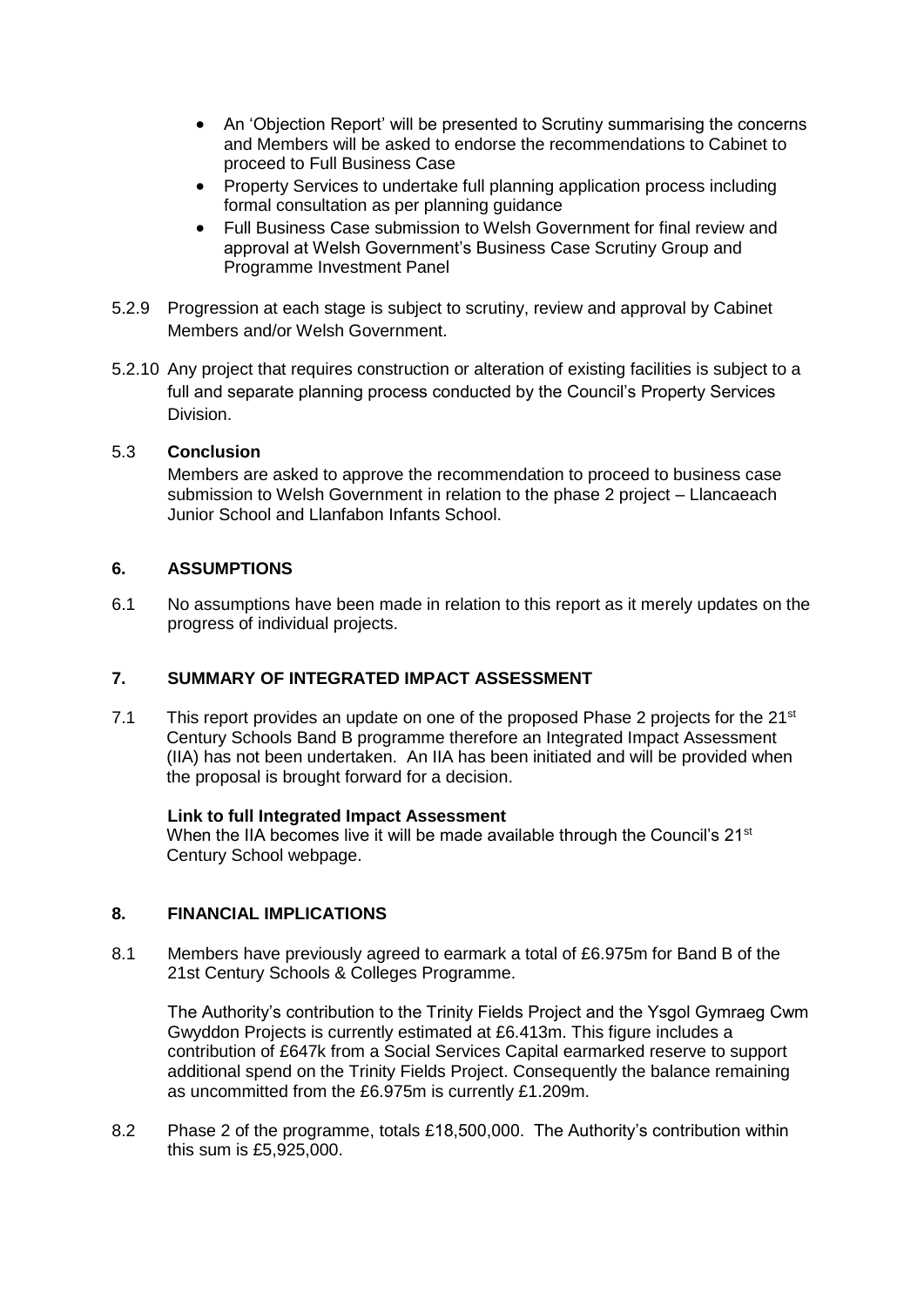| Project Name:         | <b>LA Contribution</b> | WG contribution | <b>Total Funding</b> |
|-----------------------|------------------------|-----------------|----------------------|
|                       |                        |                 |                      |
| Llancaeach/Llanfabon  | £1,400,000 (35%)       | £2,600,000      | £4,000,000           |
| Centre for Vulnerable | £1,375,000 (25%)       | £4,125,000      | £5,500,000           |
| Learners              |                        |                 |                      |
| Plasyfelin            | £3,150,000 (35%)       | £5,850,000      | £9,000,000           |

The Authority's contribution towards phase 2 of the programme is estimated at £5,925,000, as detailed above. This cost will be met from the remaining funding of £1.209m already earmarked for 21st Century Schools, plus a figure of £4.716m from the Authority's Place-Shaping Reserve.

The total funding commitment from the Authority towards these 5 projects is £12.338m.

## **9. PERSONNEL IMPLICATIONS**

9.1 These will be dependent on specific proposals and have been considered as part of the consultation process.

## **10. CONSULTATIONS**

10.1 The draft report was distributed as detailed below. All comments received have been reflected in this version of the report.

## 10.2 **SCRUTINY COMMITTEE COMMENTS**

This report was introduced by the Cabinet Member and was followed by a presentation from the 21<sup>st</sup> Century Schools Manager.

One Member observed that she welcomed the decision to amalgamate the two schools because it made dropping children off easier for parents. The Member also said that she would like quality of build included in the Business Case to avoid large maintenance costs in the future. The Member also stressed that the current outdoor space for children on site should be protected. The 21<sup>st</sup> Century Schools Manager assured the Member all schools delivered as part of the 21<sup>st</sup> Century Schools programme would have to meet a high standard and gave the example of Idris Davies 3 -18 school. The Officer also said that an area of land in Council ownership had been earmarked to be utilised for school car parking facilities as part of this proposal.

One Member asked is any land would be gained after knocking the Llancaeach Junior School building down. The 21<sup>st</sup> Century Schools Manager said that the building would be surplus to requirements and that discussions would take place about its future usage.

Following consideration and discussion the Education Scrutiny Committee unanimously ENDORSED the recommendation of the 21st Century Schools and Colleges Band B Programme – Phase 2 Llancaeach Junior School and Llanfabon Infants School Report.